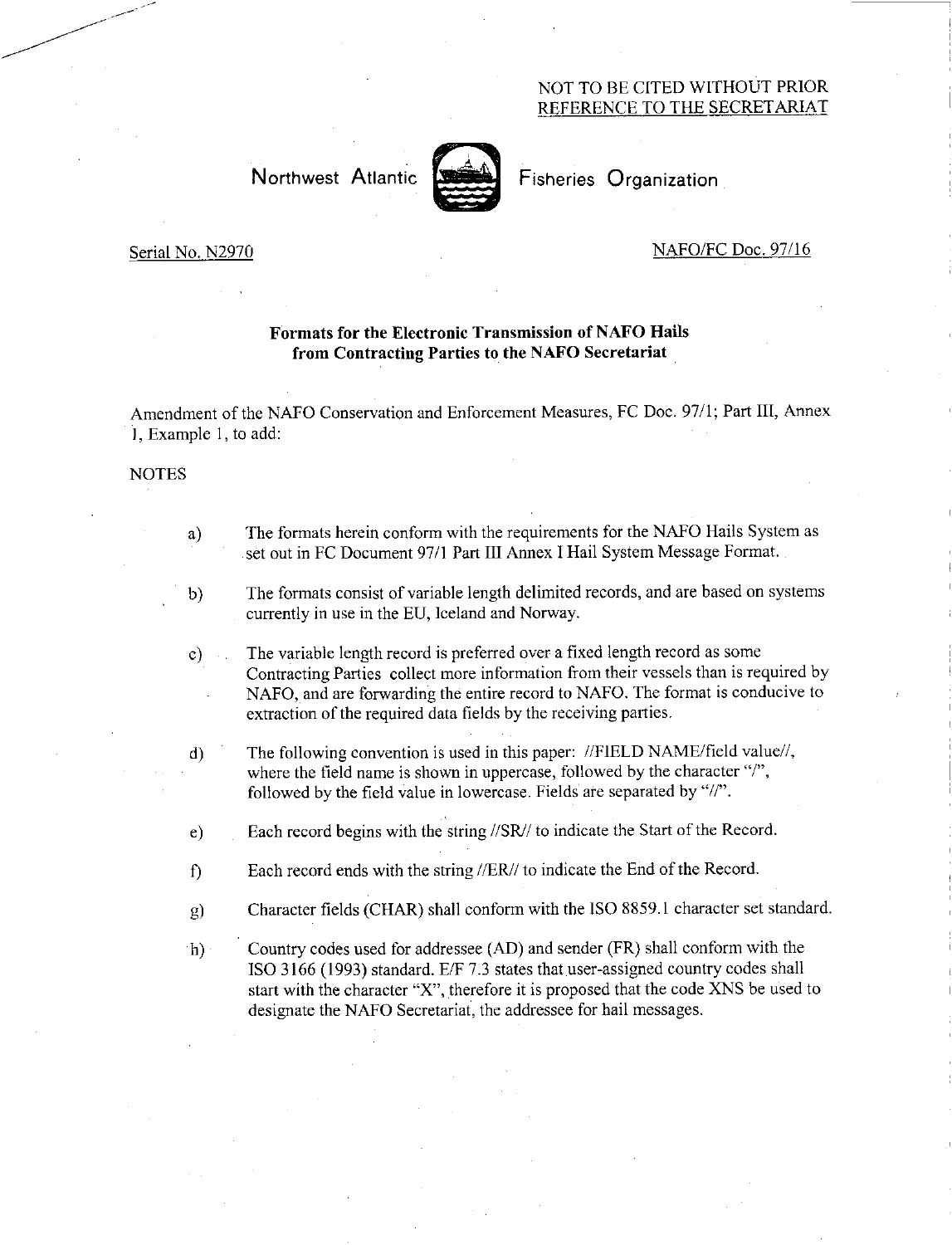| $\sqrt{SR}$                                                 |            | Start Record  |     |
|-------------------------------------------------------------|------------|---------------|-----|
| //FR/from                                                   | $(ISO-3)$  |               |     |
| //AD/addressee                                              | <b>XNS</b> |               |     |
| //SQ/sequence number                                        | NUM(4)     |               |     |
| //NA/name of vessel                                         | CHAR(40)   |               |     |
| //RC/call sign                                              | CHAR(8)    |               |     |
| //XR/external identification letters and numbers            | CHAR(14)   |               |     |
| //DA/date                                                   | CHAR(8)    | YYYYMMDD      |     |
| $//TL$ time                                                 | NUM(4)     | <b>HHMM</b>   | UTC |
| //LA/latitude                                               | CHAR(5)    | <b>NDDMM</b>  |     |
| //LO/longitude                                              | CHAR(6)    | <b>WDDDMM</b> |     |
| //TM/indication of the message code                         | CHAR(3)    | ENT           |     |
| //DI/NAFO Division into which the vessel is about to enter. | CHAR(2)    |               |     |

//HO/total round weight of fish by species (3 alpha codes) on board in kilograms rounded to the nearest 100 kilograms. Allow several pairs of fields, consisting of species + weight, with each field separated by a space. e.g. //HO/species weight species weight species weight//

|                                                                                            | <b>SPECIES</b><br>WEIGHT | CHAR(3)<br>NUM(7) | FAO Codes |
|--------------------------------------------------------------------------------------------|--------------------------|-------------------|-----------|
| //MA/name of the Master                                                                    |                          | CHAR(30)          |           |
| //DS/directed species (target species)                                                     |                          | CHAR(3)           | FAO Codes |
| Allow several species to be entered, with the values separated by spaces,<br>$\frac{1}{2}$ |                          |                   |           |

e.g. //DS/species species species//

//ER// End Record

 $\begin{array}{c} \begin{array}{c} 1 \\ 1 \end{array} \end{array}$ 

2

1.1 ENTRY HAIL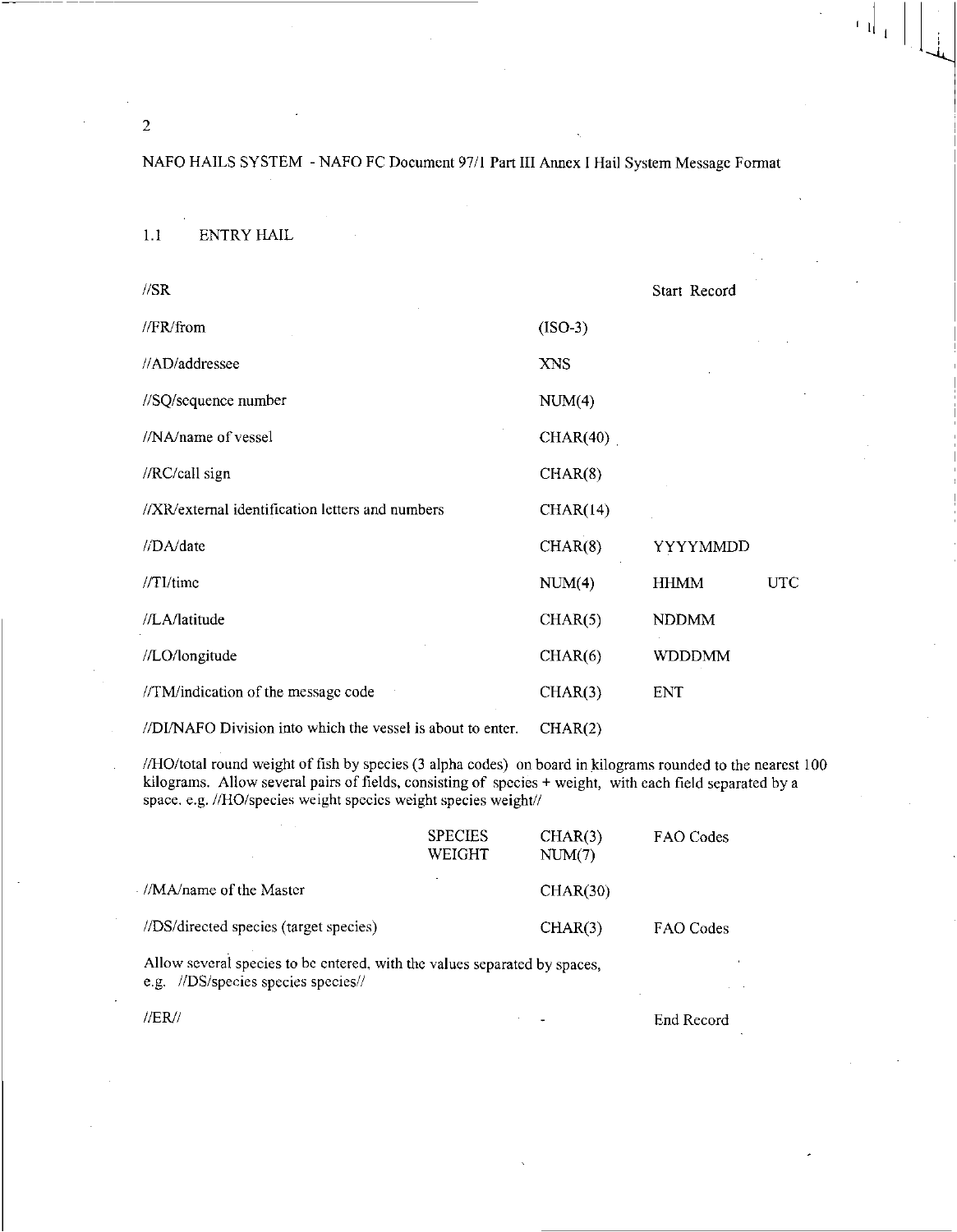# 1.2 MOVE HAIL

NOTE that FC Document 96/1 Part III states that vessels equipped with devices which enable the automatic transmission of their positions are exempt from the Hail requirements set out in Part III.  $\sim 10^{-4}$  $\Delta \sim 10^{11}$ //SR Start Record  $\sqrt{\text{FR}}$  (ISO-3) (ISO-3) //AD/addressee XNS  $\frac{1}{SQ}$ /sequence number NUM(4) //NA/name of vessel CHAR(40) //RC/call sign CHAR(8) //XR/extemal identification letters and numbers CHAR(14) //DA/date CHAR(8) YYYYMMDD  $\text{NUM}(4)$  HHMM UTC //LA/latitude CHAR(5) NDDMM //LO/longitude CHAR(6) WDDDMM  $\frac{1}{T}$ M/indication of the message code CHAR(3) MOV //DI/NAFO Division into which the vessel is about to enter. CHAR(2)  $\frac{1}{\text{MA}/\text{name of the Master}}$  CHAR(30)  $\mathcal{L}$ //DS/directed species (target species) CHAR(3) FAO Codes

Allow several fields to be entered, with the fields separated by spaces, e.g. //DS/species species species//

//ER// End Record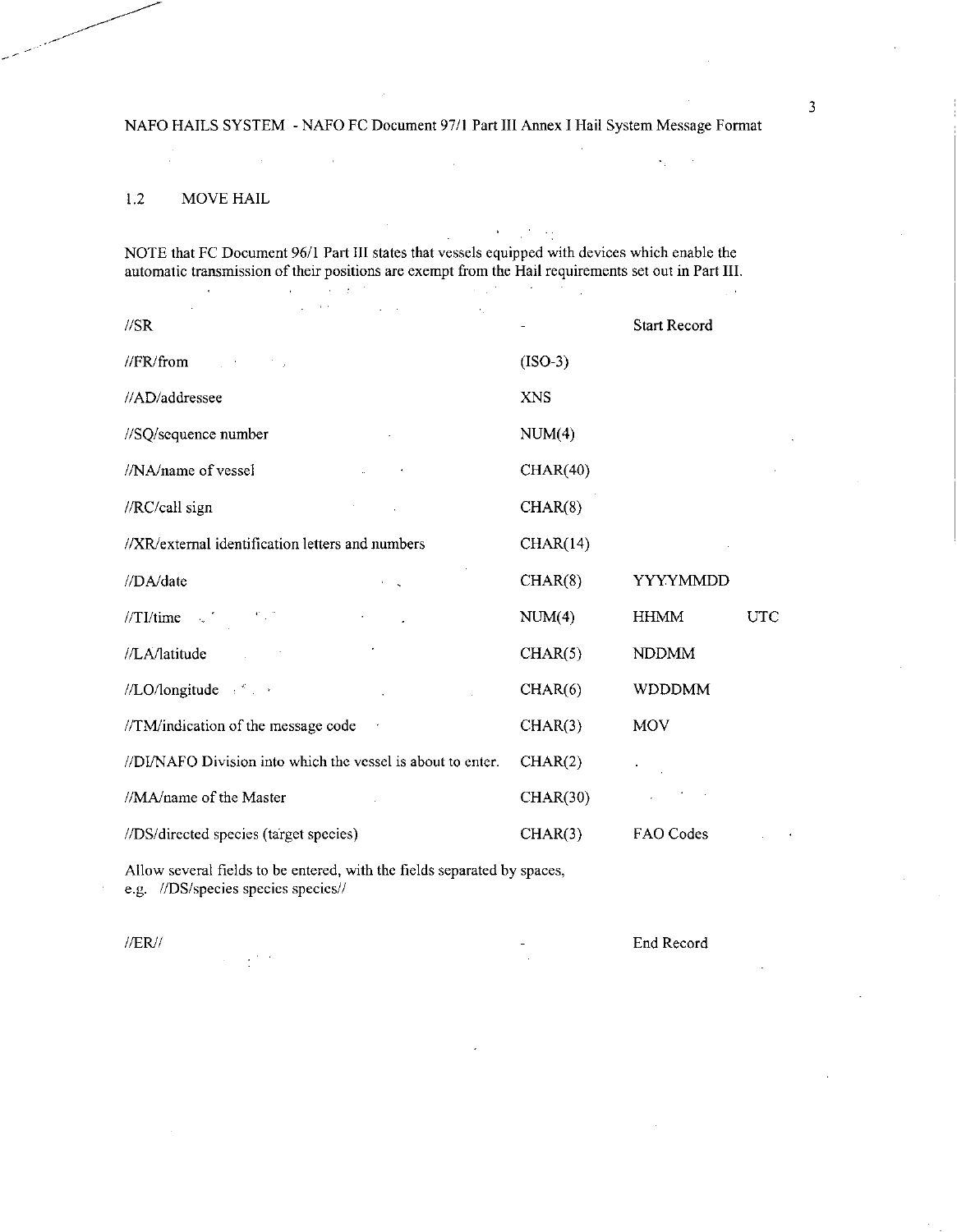$\mathcal{L}^{\pm}$ 

# 1.3 TRANSZONAL HAIL (between NAFO Divisions )

NOTE that FC Document 96/1 Part III states that vessels equipped with devices which enable the automatic transmission of their positions are exempt from the Hail requirements set out in Part III.

| $\sqrt{SR}$                                      |            | Start Record       |
|--------------------------------------------------|------------|--------------------|
| //FR/from                                        | $(ISO-3)$  |                    |
| //AD/addressee                                   | <b>XNS</b> | ta a               |
| //SQ/sequence number                             | NUM(4)     |                    |
| //NA/name of vessel                              | CHAR(40)   |                    |
| //RC/call sign                                   | CHAR(8)    |                    |
| //XR/external.identification letters and numbers | CHAR(14)   |                    |
| //DA/date                                        | CHAR(8)    | YYYYMMDD           |
| $//TI$ /time<br>in Co                            | NUM(4)     | UTC<br><b>HHMM</b> |
| //LA/latitude                                    | CHAR(5)    | <b>NDDMM</b>       |
| //LO/longitude                                   | CHAR(6)    | <b>WDDDMM</b>      |
| //TM/indication of the message code              | CHAR(3)    | ZON                |
| //MA/name of the Master                          | CHAR(30)   |                    |
| //DS/directed species (target species)           | CHAR(3)    | FAO Codes          |

Allow several fields to be entered, with the fields separated by spaces, e.g. //DS/species species species//

//ER// End Record

Albert Co

4

 $\sim$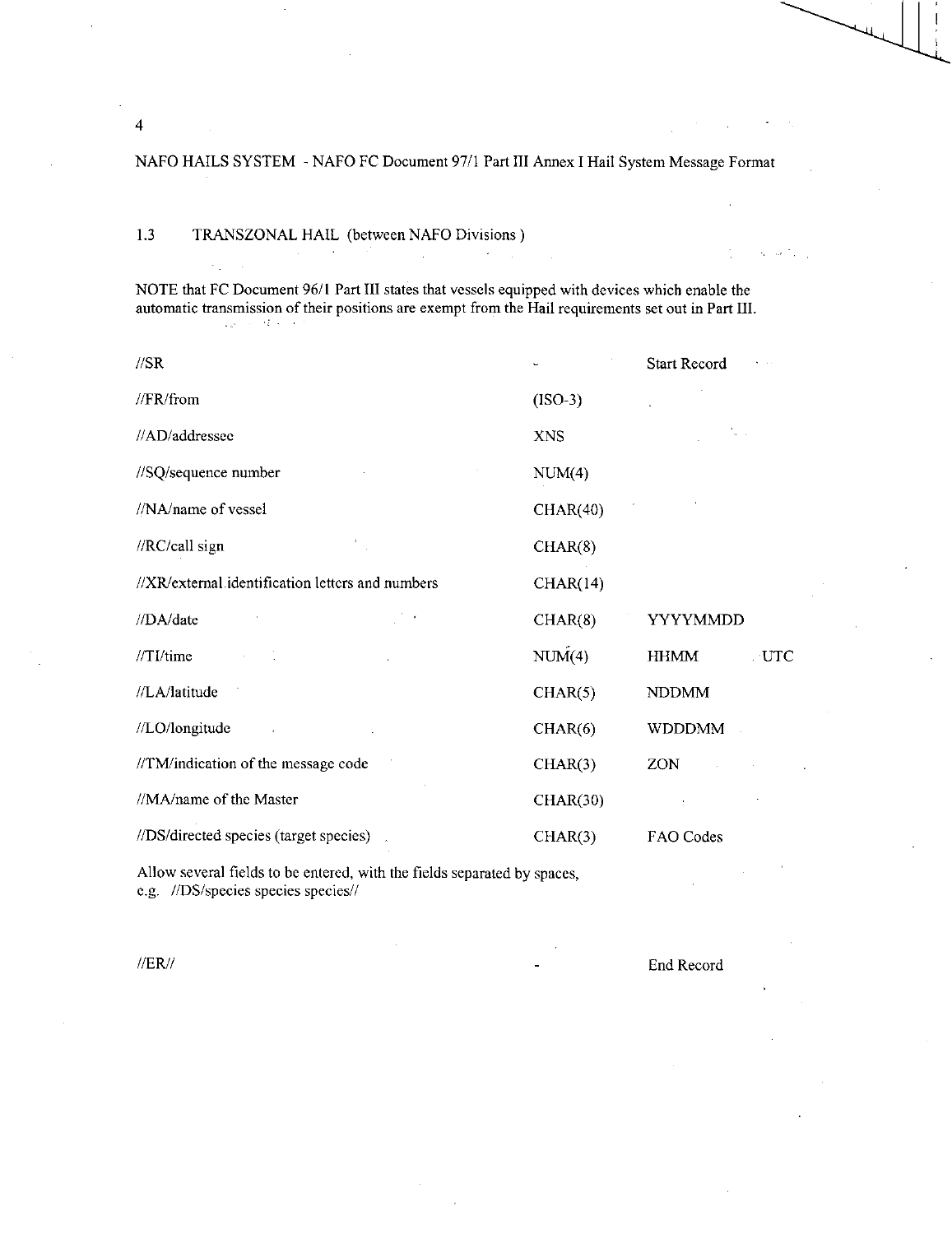$\mathbf{r} = \mathbf{r}_1$ 

1.4 EXIT HAIL

| $\sqrt{SR}$                                      |            | <b>Start Record</b> |     |
|--------------------------------------------------|------------|---------------------|-----|
| //FR/from                                        | $(ISO-3)$  |                     |     |
| //AD/addressee                                   | <b>XNS</b> |                     |     |
| //SQ/sequence number                             | NUM(4)     |                     |     |
| //NA/name of vessel                              | CHAR(40)   |                     |     |
| //RC/call sign                                   | CHAR(8)    |                     |     |
| //XR/external identification letters and numbers | CHAR(14)   |                     |     |
| //DA/date                                        | CHAR(8)    | YYYYMMDD            |     |
| $\mathcal{L}^{\text{max}}$<br>$/$ TI/time        | NUM(4)     | <b>HHMM</b>         | UTC |
| //LA/latitude                                    | CHAR(5)    | <b>NDDMM</b>        |     |
| //LO/longitude                                   | CHAR(6)    | WDDDMM              |     |
| //TM/indication of the message code              | CHAR(3)    | EXI                 |     |

//DI/NAFO Division from which the vessel is about to leave. CHAR(2)

//CA/catch in round, weight taken in the Regulatory Area by species (3 alpha codes) in kilograms (rounded to the nearest 100 kilograms). Allow several pairs of fields, consisting of species + weight, with each field separated by a space. e.g. //CA/species weight species weight species weight//

|                         | <b>SPECIES</b><br>WEIGHT | CHAR(3)<br>NUM(7) | FAO Codes  |            |
|-------------------------|--------------------------|-------------------|------------|------------|
| //MA/name of the Master |                          | CHAR(30)          |            | $\epsilon$ |
| $\sqrt{ER}}$            |                          | ۰                 | End Record |            |